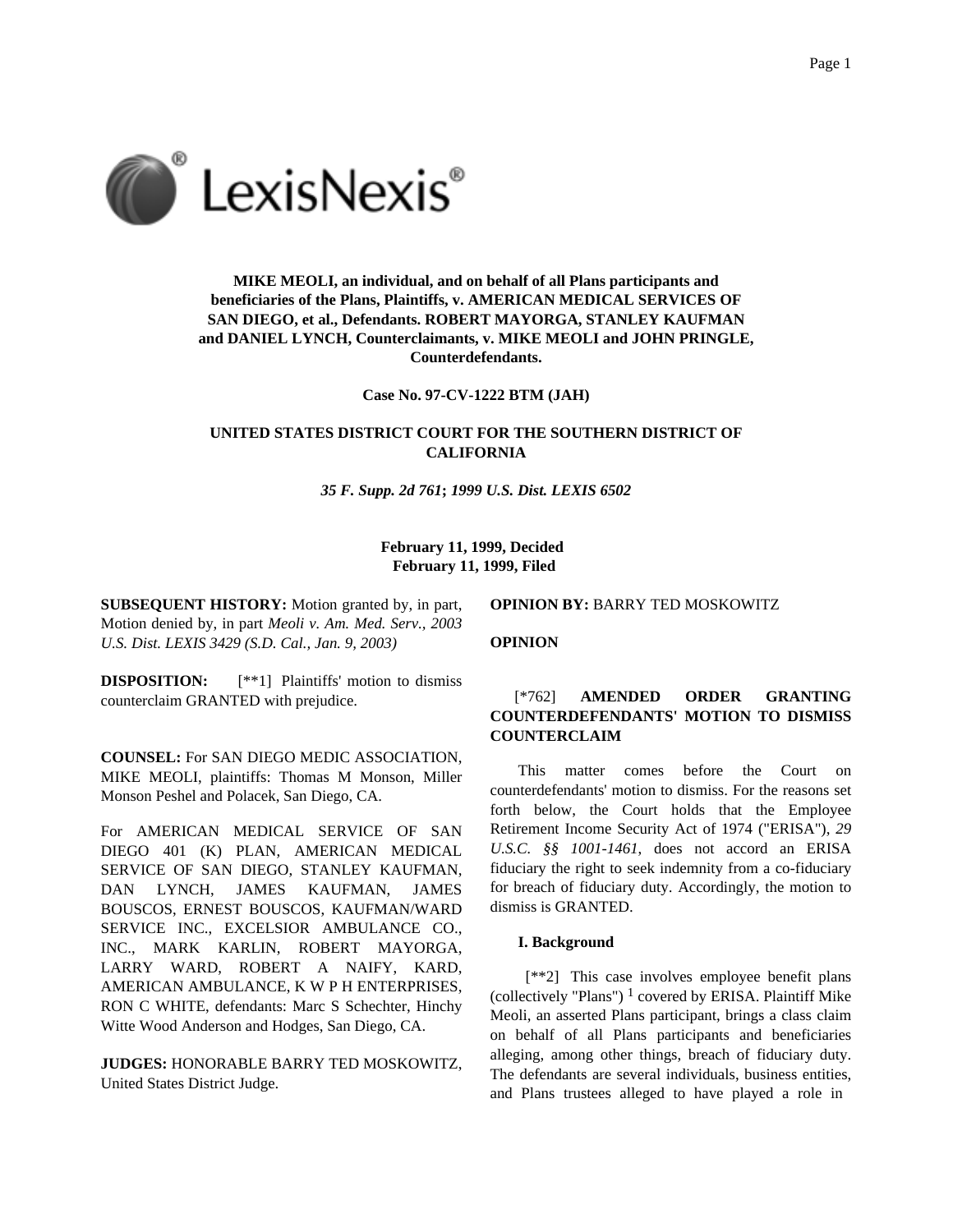management and administration of the Plans. On June 17, 1998, defendants Robert Mayorga, Stanley Kaufman, and Daniel Lynch (collectively "trustees") filed a counterclaim against Meoli and another Plans participant, John Pringle ("plaintiffs"). According to the counterclaim, Mayorga and Lynch were the original named trustees of the Plans. Kaufman succeeded them in 1996 and remained in that position until replaced by the Court. The counterclaim seeks a judicial declaration that (1) plaintiffs are Plans "fiduciaries" or "co-fiduciaries" within the meaning of ERISA, (2) plaintiffs breached fiduciary duties owed under ERISA, and (3) plaintiffs are required "to partially or fully indemnify [the trustees] for any sums that [the trustees] may be compelled to pay as the result of any damages, judgment, or other [\*\*3] awards recovered by the Plaintiff Class" against the trustees. The trustees allege that plaintiffs are liable under ERISA because of their activities while serving on an "Advisory Committee" that allegedly made decisions related to the Plans. A representative sampling of plaintiffs' alleged breaches of fiduciary duty in that capacity includes their failure to (1) "direct the trustee to take any action against the employer to collect delinquent employer contributions," (2) "give notice to the Plans' participants that the 401(k) Plan was not being properly funded," and (3) "remedy the violations after grievances were filed by participants." <sup>2</sup>

> 1 The Plans are the 401(k) profit sharing plan and the employee retention plan.

2 While the trustees steer clear of the term "contribution," the counterclaim in substance asserts a right to both indemnity and contribution. When the trustees allege various breaches of fiduciary duty by plaintiffs that are unrelated to the trustees' alleged wrongdoing, but are asserted to have caused the same harm, the claim amounts to one for contribution. Indeed, the counterclaim states that the trustees seek a declaration of the "comparative liability" of plaintiffs and the trustees "for damages." This sounds like contribution even if it is couched in terms of indemnity. To the extent the trustees' claim is for contribution, it clearly fails to state a claim under *Kim v. Fujikawa, 871 F.2d 1427, 1432-33 (9th Cir. 1989)* and *Call v. Sumitomo Bank, 881 F.2d 626, 630-31 (9th Cir. 1989)*. As the trustees acknowledge, these cases hold that ERISA does not permit contribution between co-fiduciaries. While the trustees' indemnity claim is dealt with

above on its merits, the difference between indemnity and contribution may be more theoretical than real. See *Atari Corp. v. Ernst & Whinney, 981 F.2d 1025, 1032 (9th Cir. 1992)* ("The plain, unambiguous meaning of 'indemnify' is . . . merely 'to compensate.'").

### [\*\*4] **II. Indemnity Under ERISA**

A person held liable under a federal statute has a right to indemnity from another only if the right arises "through the affirmative creation of a right of action by Congress, either expressly or implicitly," or under federal common law. *Doherty v. Wireless Broadcasting Sys., 151 F.3d 1129, 1130-31 (9th Cir. 1998)*. The question whether the trustees state a claim for relief under ERISA  $[*763]$  is discussed first. <sup>3</sup>

> 3 Plaintiffs suggest that former trustees Mayorga and Lynch lack standing to sue under ERISA because they were not trustees at the time plaintiffs' suit was filed in 1997 and that, in any event, there is no basis for indemnity because the trustees claim to sue here as Plans participants, not fiduciaries. The Court assumes, without deciding, that the trustees have standing to seek indemnity under ERISA and bring this suit as fiduciaries rather than Plans participants. Plaintiffs' objections are immaterial because, as explained above, the Court holds that ERISA's remedial scheme does not afford a right to inter-fiduciary indemnity for breach of fiduciary duty.

[\*\*5] The indemnity that the trustees seek is presumably some form of equitable indemnity because no written instrument supporting the counterclaim is identified. ERISA does not expressly deal with equitable indemnity and neither the United States Supreme Court nor the United States Court of Appeals for the Ninth Circuit has addressed whether any ERISA provision implicitly grants a fiduciary the right to seek indemnity from a co-fiduciary. However, it appears that the majority of courts to face the issue have rejected that conclusion. See generally John A. Pereira, Note, A Fiduciary's Right to Contribution or Indemnity Under ERISA, *21 OKLA. CITY U. L. REV. 507 (1996)*; *Schrader v. Hamilton, 959 F. Supp. 1205, 1210 n. 8 (C.D. Cal. 1997)* (collecting cases). In the main, the decisions turning back claims for indemnity have emphasized the comprehensive nature of ERISA's enforcement scheme and concluded that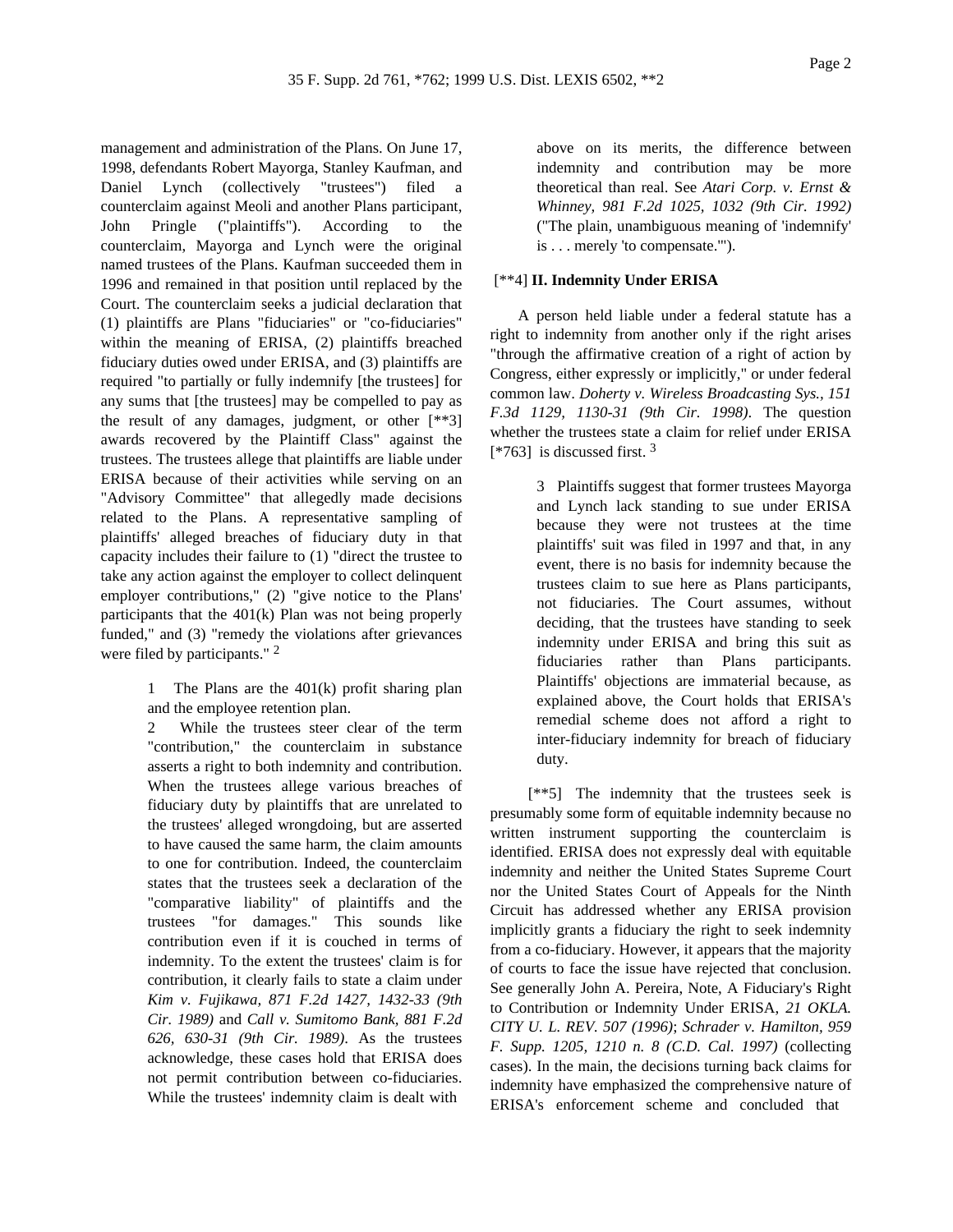Congress did not intend any remedies not expressly provided. See, e.g., *Rossio v. Massachusetts Mut. Life Ins. Co., 789 F. Supp. 1047 (E.D. Cal. 1992)*.

The trustees nonetheless urge the Court to find a right to indemnity in *29 U.S.C. § 1132(a)(3)*. That subsection provides [\*\*6] that a civil action may be brought

> by a participant, beneficiary, or fiduciary (A) to enjoin any act or practice which violates any provision of this subchapter or the terms of the plan, or (B) to obtain other appropriate equitable relief (i) to redress such violations or (ii) to enforce any provisions of this subchapter or the terms of the plan.

Specifically, the question is whether "other appropriate equitable relief" includes inter-fiduciary indemnity. 4 The trustees rely on *Youngberg v. Bekins Co., 930 F. Supp. 1396 (E.D. Cal. 1996)*, which recognized a limited right of indemnity under subsection (a)(3). Youngberg read the Supreme Court's recent decision in *Varity Corp. v. Howe, 516 U.S. 489, 116 S. Ct. 1065, 134 L. Ed. 2d 130 (1996)* as permitting a liberal reading of that provision. *Youngberg, 930 F. Supp. at 1400* (reasoning that Varity supports "individualized equitable relief" under subsection (a)(3)). The Youngberg court concluded that as a matter of statutory construction, "other appropriate equitable relief" includes indemnity between co-fiduciaries because indemnity is an indisputably "equitable" remedy and the claim in that case sought [\*\*7] "redress for a violation of the plan." *Id. at 1401*. However, the court in Youngberg recognized that ERISA does not permit a fiduciary a remedy for breaching a fiduciary duty. *Id. at 1403*. This is precisely what the trustees seek here. They are alleged to have violated their fiduciary duties and they seek to remedy any such liability by receiving indemnification.

> 4 The parties focus on subsection (a)(3) as the only possible location in ERISA for a right to indemnity from a co-fiduciary. The Court agrees that this right is to be found, if anywhere, in that provision. Subsection (a)(3) is a "catchall" clause that gives courts more leeway in fashioning remedies than the other remedial subsections in *29 U.S.C. § 1132*. See *Varity Corp. v. Howe, 516 U.S. 489, 512, 116 S. Ct. 1065, 134 L. Ed. 2d 130*

*(1996)*.

In this Court's view, subsection (a)(3) cannot fairly be read to support a claim for indemnity against a co-fiduciary under the facts of this case. Subsection (a)(3) enables a participant, beneficiary, [\*\*8] or fiduciary to seek "other appropriate equitable relief," but only for a particular purpose -- "to redress such violations." "Such violations," in turn, refers to the antecedent statutory phrase "any act or practice which violates any provision of this subchapter or the terms of the plan." These are critical words of limitation. Even assuming that indemnity is an "appropriate" equitable remedy within the [\*764] meaning of this section (a questionable proposition for reasons explained below), indemnity does not redress a fiduciary breach or a violation of the terms of an ERISA-covered plan as the statute requires. Rather, it rectifies the perceived unfairness of placing the loss on a party who is liable only because of the actions of another: "The doctrine of equitable indemnification exists properly to allocate damage recovery among parties who are not equally at fault. In order to avoid unjust enrichment of the tortfeasor, the doctrine makes him pay for the injury which has made another liable." *Flunker v. United States, 528 F.2d 239, 245 (9th Cir. 1975)* (citation omitted). Equitable indemnity is, thus, in any case primarily, if not entirely, for the benefit of the party who seeks it. [\*\*9] Because the trustees have not explained how inter-fiduciary indemnity redresses "any act or practice which violates any provision of this subchapter or the terms of the plan," indemnity cannot be "other appropriate equitable relief" as a simple matter of statutory interpretation. 5

> 5 There is no need here to decide what relief is permitted under subsection (a)(3), but ERISA's legislative history suggests that "other appropriate equitable relief" includes injunctions, constructive trusts, and removal of the trustee. *Sokol v. Bernstein, 803 F.2d 532, 538 (9th Cir. 1986)*.

This reading is consistent with ERISA's underlying policies. As other courts rejecting indemnity under ERISA have summarized: "An analysis of ERISA reveals an intent to protect participants, beneficiaries and plans, and remedies are provided to fiduciaries only insofar as they advance that purpose." *NARDA, Inc. v. Rhode Island Hosp. Trust Nat'l Bank, 744 F. Supp. 685, 696 (D. Md. 1990)*. See also *General Amer. Life Ins. Co. v. Castonguay,* [\*\*10] *984 F.2d 1518, 1523 (9th Cir. 1993)*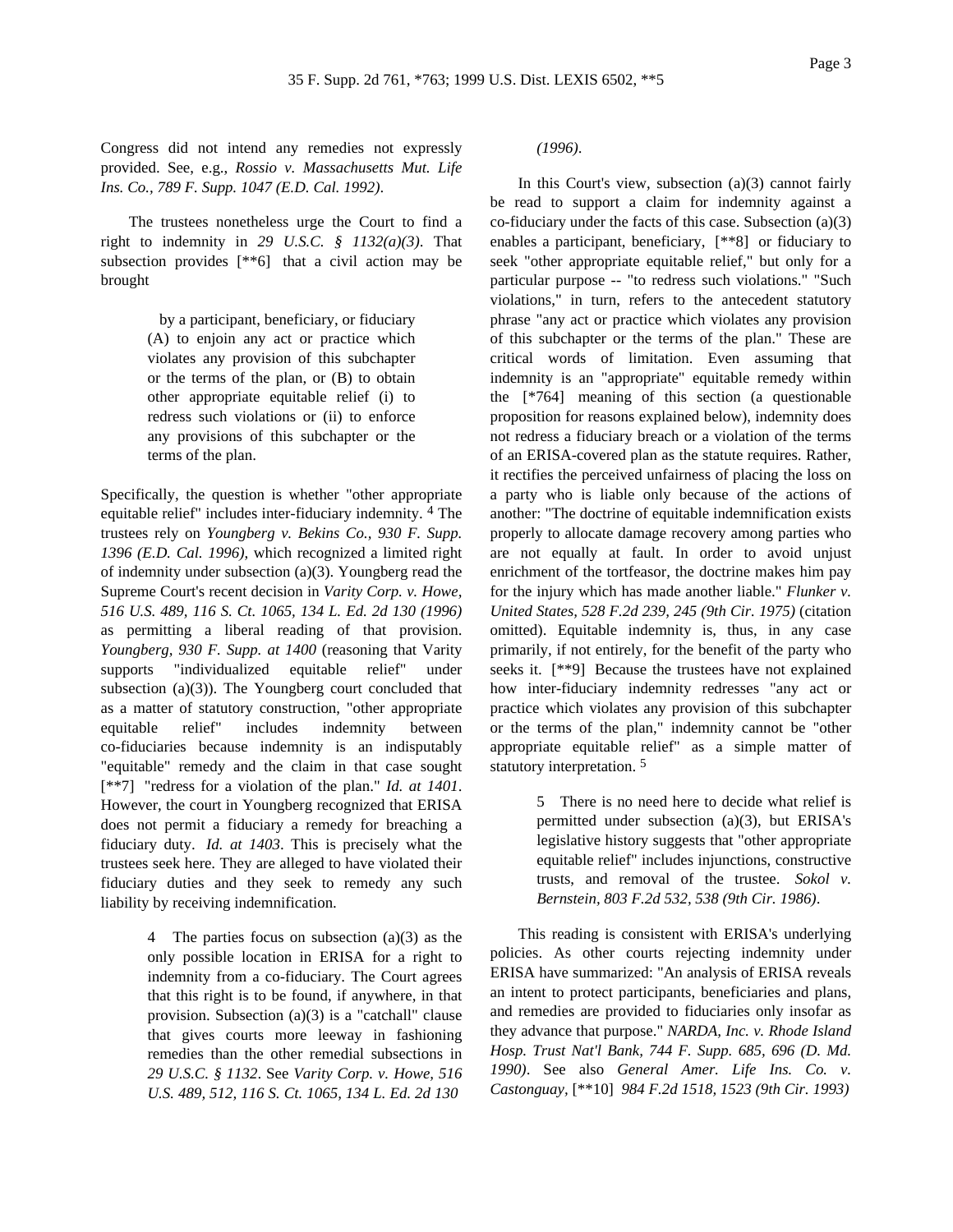("One of the key principles underlying ERISA is that trustees must be devoted *solely* to the interest of plan beneficiaries.") (footnote and citations omitted). In *Kim v. Fujikawa, 871 F.2d 1427 (9th Cir. 1989)*, the Ninth Circuit, in holding that fiduciaries do not have a right to contribution from co-fiduciaries under ERISA, stated:

> Indeed, implying a right of contribution is particularly inappropriate where, as in this case, the party seeking contribution is a member of the class [e.g., fiduciaries] whose activities Congress intended to regulate for the protection and benefit of an entirely distinct class [e.g., ERISA plans], and where there is no indication in the legislative history that Congress was concerned with softening the blow on joint wrongdoers.

*Id. at 1433* (bracketed language in original and citation and internal quotation marks omitted). Implying a right to indemnification would not be consistent with ERISA's goal of deterring breaches of fiduciary duty. In addition, there appears no reason to imply a right by a fiduciary to indemnification when there is no right to contribution. As Learned Hand noted,  $[**11]$  indemnity is "only an extreme form of contribution." *Slattery v. Marra Bros., Inc., 186 F.2d 134, 138 (2d Cir. 1951)*.

Varity, also relied on by the trustees, does not suggest a different result. Varity upheld an order issued under subsection (a)(3) that reinstated the employees' rights under their former ERISA-covered plan where their former employer had fraudulently induced them to change jobs and forfeit their original benefits. The core question presented was whether subsection (a)(3) allows relief for the individual plan participants or limits "other appropriate equitable relief" to remedies on behalf of the plan. *Varity, 516 U.S. at 508-10*. Varity established that subsection (a)(3) permits courts to fashion specifically-tailored equitable remedies to protect the interests of individual plan participants. This is a different proposition from saying, as the trustees seem to urge, that any "individual" equitable remedy can be created pursuant to subsection (a)(3). As already discussed, the statutory language belies that interpretation. The following caveat in Variety is instructive: "We should expect that courts, in fashioning appropriate equitable relief, [\*\*12] will keep in mind the special nature and purpose of employee benefit plans, and will respect the

policy choices reflected in the inclusion of certain remedies and the exclusion of others." *Id. at 515* (citation and internal quotation marks omitted). For all of these reasons, the Court [\*765] concludes that inter-fiduciary indemnity is not the sort of "individual" remedy that was envisioned when *29 U.S.C. § 1132(a)(3)* was drafted. 6

> 6 Some courts recognizing equitable indemnity under ERISA have essentially adopted wholesale the common law of trusts. See, e.g., *Maher v. Strachan Shipping Co., 817 F. Supp. 43 (E.D. La. 1993)*. ERISA indeed "abounds with the language and terminology of trust law." *Firestone Tire & Rubber Co. v. Bruch, 489 U.S. 101, 110, 109 S. Ct. 948, 103 L. Ed. 2d 80 (1989)*. Nonetheless, as Varity recently confirmed, the statute's "cafeteria" approach to the common law -- taking some rights and remedies while leaving others -- counsels a healthy skepticism towards anything that is not expressly codified.

### [\*\*13] **III. Indemnity under Federal Common Law**

"The creation of a right under federal common law is appropriate only where there are unique federal interests at stake." *Doherty v. Wireless Broadcasting Sys., 151 F.3d 1129, 1131 (9th Cir. 1998)* (citations omitted). With respect to ERISA in particular, "courts are directed to formulate a nationally uniform federal common law to supplement the explicit provisions and general policies set out in ERISA, referring to and guided by principles of state law when appropriate, but governed by the federal policies at issue." *Menhorn v. Firestone Tire & Rubber Co., 738 F.2d 1496, 1500 (9th Cir. 1984)*. The same factors cutting against a statutory right to indemnity point to rejecting indemnity under federal common law. The trustees have not identified any ERISA policy that favors creation of the right; and, as other courts facing this issue have concluded, no particular federal interest is implicated. *Rossio v. Massachusetts Mut. Life Ins. Co., 789 F. Supp. 1047, 1051-52 (E.D. Cal. 1992)*; cf. *Chemung Canal Trust Co. v. Sovran Bank/Maryland, 939 F.2d 12, 17 (2d Cir. 1991)* (recognizing indemnity between co-fiduciaries but acknowledging [\*\*14] that "no unique federal interest is involved"). The Court declines to append a common-law right to inter-fiduciary indemnity to ERISA's remedial scheme.

### **IV. Conclusion and Order**

Taking the trustees' allegations as true, the Court